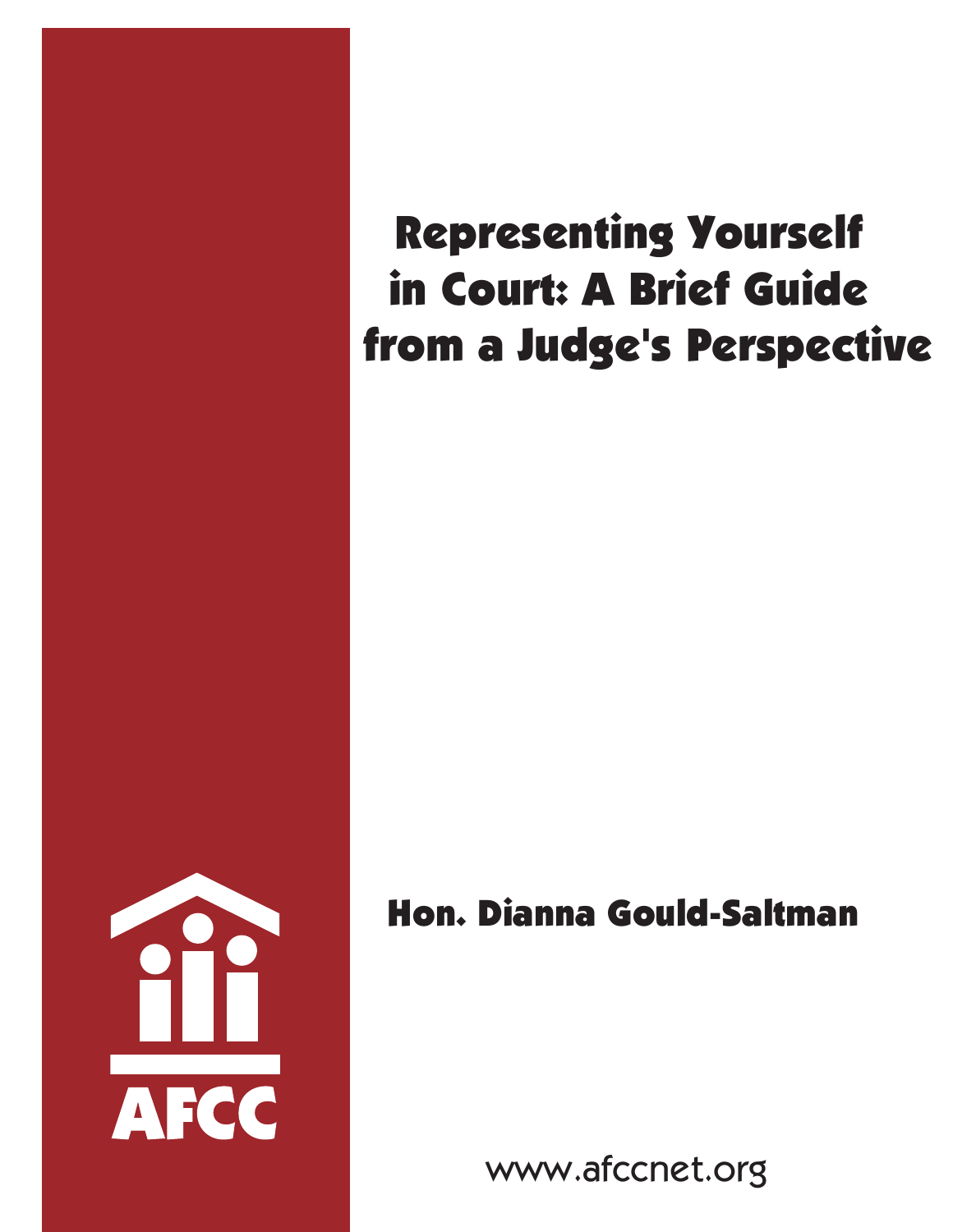### **REPRESENTING YOURSELF IN COURT: A BRIEF GUIDE FROM A JUDGE'S PERSPECTIVE**

#### **HON. DIANNA GOULD-SALTMAN**

This Guide is one in a series developed by the AFCC Access to Family Court Services Task Force. For additional information and resources, go to the Center for Excellence in Family Court Practice in the online AFCC Resource Center at [www.afccnet.org](http://www.afccnet.org/)

July 2017

Copyright © 2017 Association of Family and Conciliation Courts. All rights reserved. This publication may be reproduced and disseminated in its entirety, without modification, for educational purposes.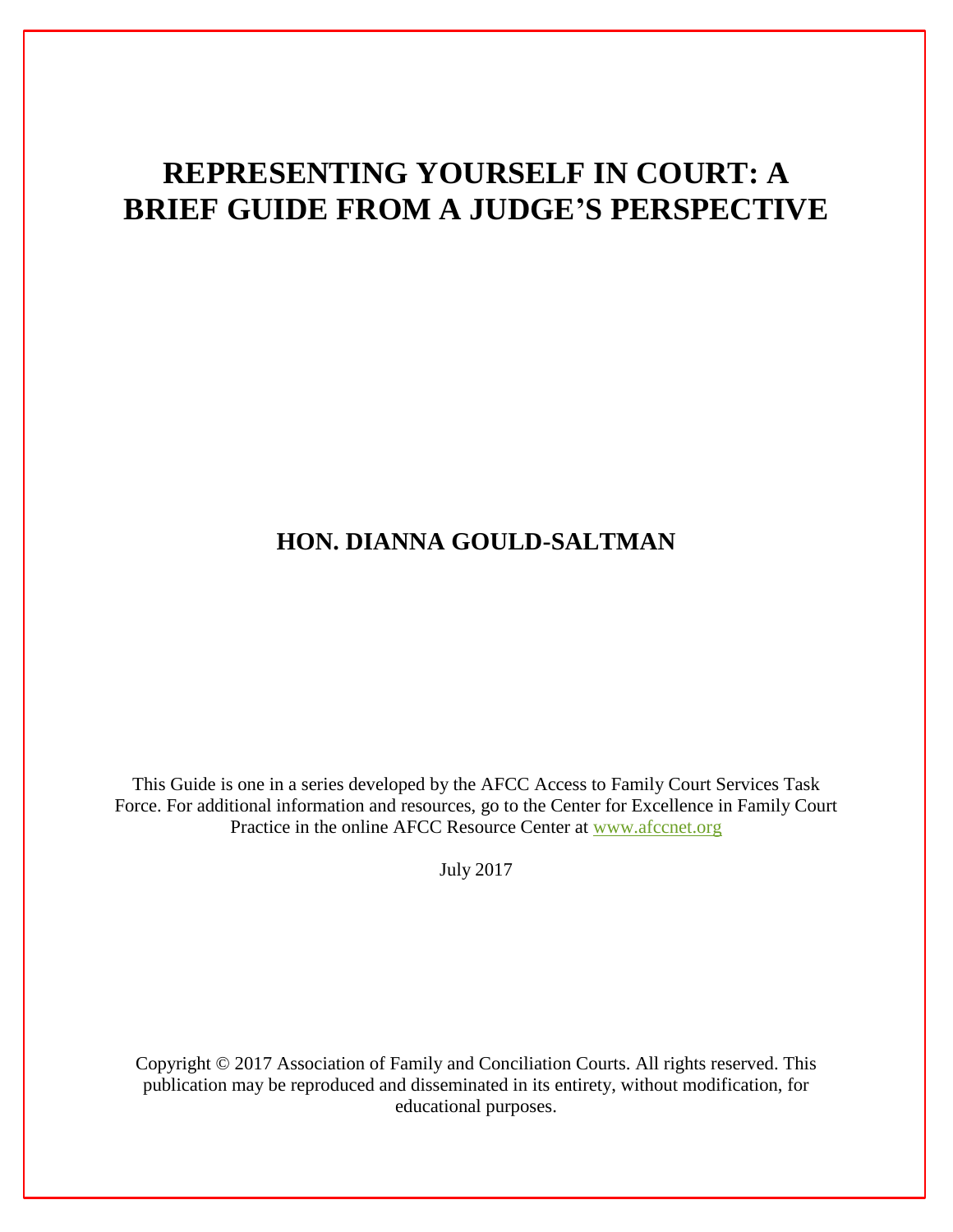#### **INTRODUCTION**

Representing yourself in family court is challenging. There are many laws and procedures that you need to know. Deadlines for filing documents can be strict. If you file documents late, or not at all, the judicial officer who decides your case may not be able to consider your side of the case. On top of all that, family court cases can be emotional. When you represent yourself, there is no attorney to help you sort out facts from emotions, understand what is happening with the case, and plan a case strategy with you. Although it is almost always better to be represented by an attorney, it is not always possible. This guide provides a brief overview, from a judicial officer's perspective, of what you need to know if you are going to represent yourself in court.

#### **REASONS FOR BEING SELF-REPRESENTED**

People represent themselves in court for different reasons. Most often, it is because they cannot afford an attorney. Sometimes they don't have time to get an attorney because they have a hearing coming up very quickly. And in some cases, people think they are able to represent themselves best.

It is generally a good idea to have an attorney in family law cases, if it is financially possible. The break-up of a relationship, payment of child support, and parenting of children are legally complicated and emotional issues. Most people are best served by having someone with special training in family law, and without emotional ties to the outcome, handle their case and serve as a buffer between them and the other side, and between them and the judicial officer.

#### **ALTERNATIVES TO BEING SELF-REPRESENTED**

Oftentimes, people believe legal representation is like a light switch: it's either on or off. That is not always the case. When someone is represented for the whole case, it is called *full representation*. That means the attorney handles everything, including writing the documents that go to the court, communicating with the other side (and their attorney if they have one), figuring out and gathering the information and documents needed to settle the case or go to trial, and questioning witnesses and arguing to the judicial officer in court.

If you cannot afford full representation, there is a less expensive form of partial representation known as *unbundled legal services*. This allows you to select from a menu of legal services and customize your representation. For example, by making a written agreement with an attorney who is willing to provide unbundled legal services, you can choose to have an attorney represent you in court, but draft all the papers yourself. Or you may choose to hire an attorney to draft all the papers to submit to the court. Then, once in court, you would do all the questioning of witnesses and make argument to the judicial officer yourself. Another form of unbundled services allows the attorney to handle all aspects of one part of the case (for example, the financial part) while you handle all the other parts of the case. Unbundled legal services are designed as a more affordable option that provides some representation, including legal advice and the experience of a family law attorney, without being an "all or nothing" proposition.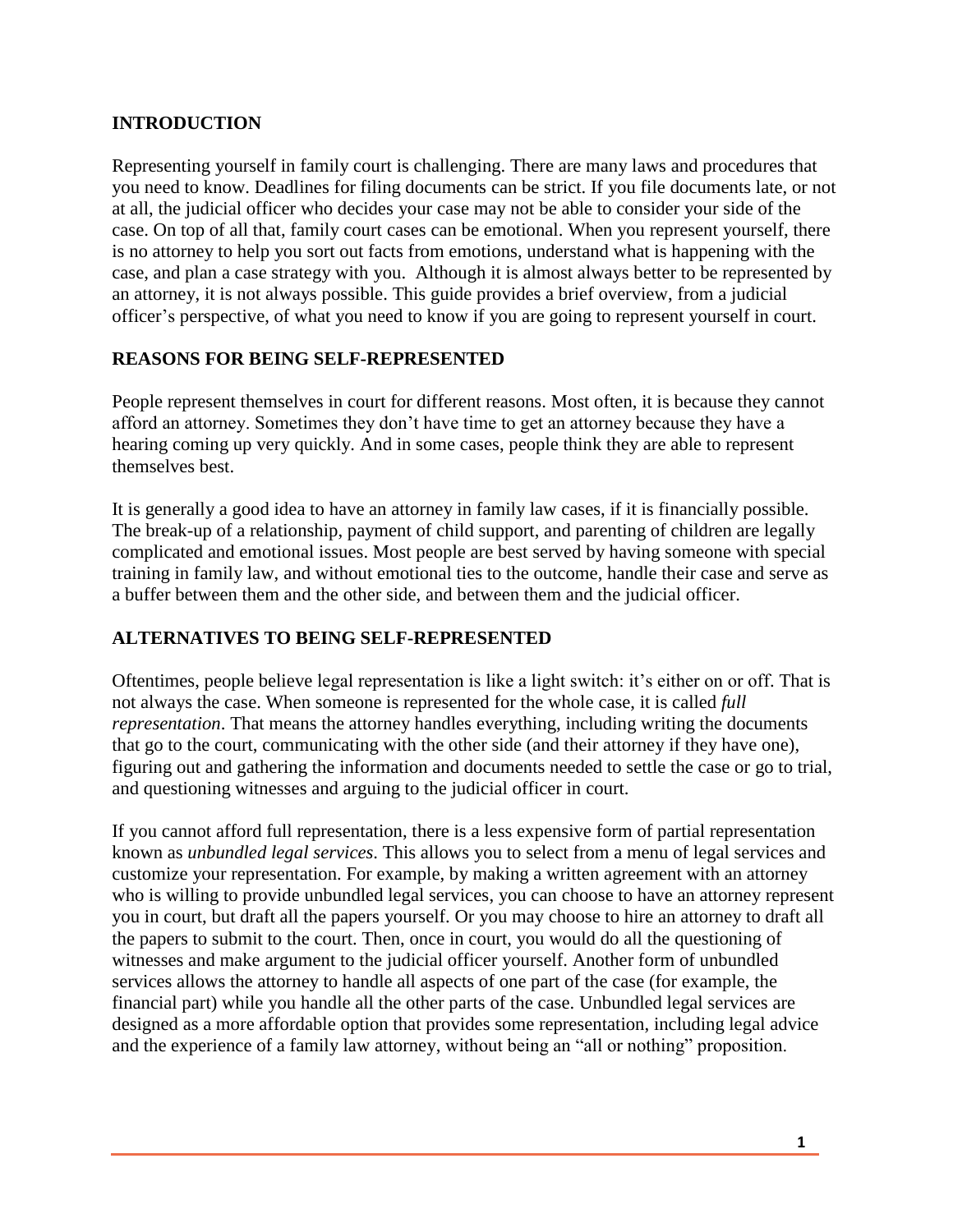#### **RESOURCES FOR SELF-REPRESENTED PARTIES**

If you expect to be representing yourself, for all or part of your case, it is important to understand the law and the court procedures. Many courts have places where you can find important information, such as what documents to file, when they must be filed, how many copies you need, and where they must be sent. Start by checking with the clerk's office at your courthouse. The office where you would go to file your papers might also be able to direct you to places that have helpful information. This may include a self-help center, a self-help kiosk, a family court facilitator program, or another court facility or program designed to assist people who are representing themselves.

Some places have volunteer attorney programs, and you might be able to get advice about what things you can ask for in court (such as child support or parenting time), what facts you should or should not present to the judicial officer (for example, you should include only facts that relate to the specific issue the judicial officer must decide), and what settlement offers to make or accept. Generally, the only people who can give legal advice are attorneys. Anyone who offers you legal advice but is not licensed to practice law in your area may be committing a crime. This is true whether they give you legal advice in person, in writing, or on the internet, so be careful!

If your court does not have a place to get help, you can look for resources on the court's own website or the website for your state's or province's courts. There is likely to be a lot of information on the websites about what the expectations are in your courthouse; the websites may also provide links to places where you can get further information about the law.

#### **ROLES**

It is important that you know and understand the roles of the people you may meet during the court process, so you have realistic expectations of what they can and cannot do to help you.

Your lawyer*:* If you are reading this guide you are not likely to be fully represented; however, you may be using unbundled legal services or have a volunteer lawyer. If that is the case, your lawyer can give you legal advice, draft documents for you, argue in court, and negotiate a settlement for you.

Opposing counsel*:* This lawyer represents the other party in your case. This lawyer's duty of loyalty is to the other party, not to you or even your children. The other party's lawyer cannot lie to you about the law or court procedure. In fact, opposing counsel may be helpful to you and direct you to information or resources, but he or she is not obligated to help you with your case. Most importantly, opposing counsel *cannot* give you legal advice.

Children's Advocate: This person may be appointed to represent your children's best interests if you and the other party are not in agreement about a parenting schedule or how decisions will be made for your children. The children's advocate may or may not be an attorney and their specific role is different in different places. Make sure you learn about the children's advocate role under your local rules and statutes, or ask the judicial officer to explain it to you.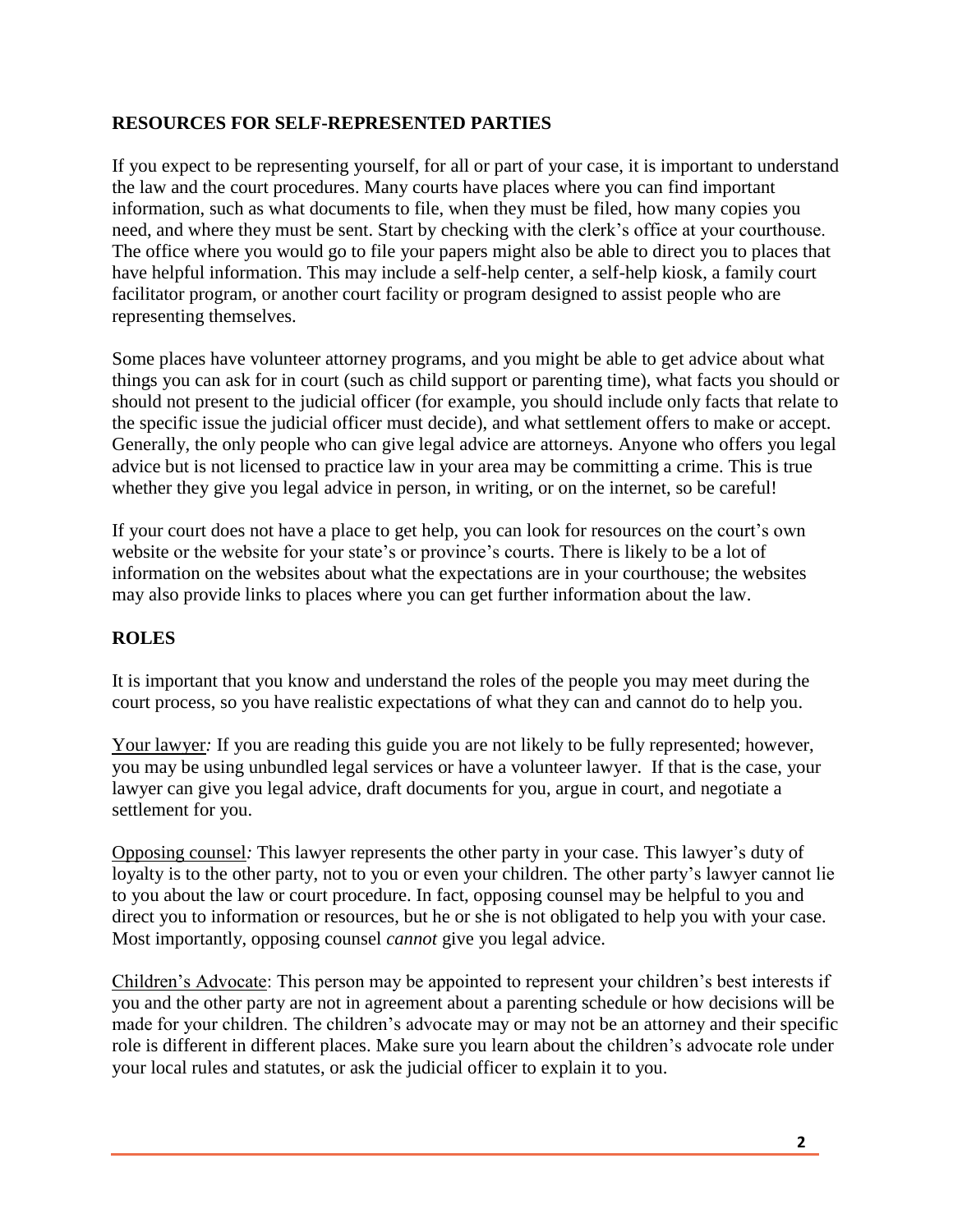Judicial officer*:* The judicial officer may be a judge, court commissioner, magistrate, referee, or another bench officer. The judicial officer is the decision-maker. He is generally there to hear both sides of the case and make decisions if you and the other party are not able to resolve your dispute by coming to your own agreement. The judicial officer cannot give you legal advice. He must follow the law and the court procedures. This is important because everyone needs to be able to count on the judicial officer to apply the rules fairly and equally.

Clerk (or judicial assistant)*:* This is the person in the courtroom who may be helping you when court is not in session. The clerk helps the judicial officer keep track of the cases, takes notes about what the judicial officer orders during the hearing, and helps make the courtroom work flow smoothly.

Bailiff*:* The bailiff makes sure everyone in the courtroom remains civilized and the courtroom environment stays safe and quiet. The bailiff may also be the person with whom you check in so the judicial officer knows you are there for your case.

Court reporter*:* This is the person who records everything that anyone in the courtroom says during the hearing. The court reporter's records are the official records of what happened in court. If there is a disagreement about something that was said at a court proceeding, the court reporter can turn those notes into a written version (transcript or record) so you can read exactly what happened in court during the hearing. Not all courtrooms will have a court reporter; if you know you want to have a record of what happens in court on a certain day, you may need to hire your own court reporter. Talk to the court clerk about what you need to do.

#### **BEFORE YOU BEGIN**

#### **Know the Law**

You will be very disappointed if you ask the judicial officer for an order that she is not allowed to make. For example, a judicial officer in a divorce court cannot terminate a parent's rights. Therefore, it is very important to know what the law says a judicial officer can and cannot do so you can ask for things that are possible.

Statutes*:* All places have family law statutes. These are the laws that were passed by the legislature about family law. In some places these are referred to as *codes.* These codes are a good place to start in understanding what the rules are about child custody and visitation, child support, spousal support (alimony), and the division of marital property. In many countries, family law codes are national so the rules are the same no matter what part of the country you are in. In the United States, family law codes are decided state by state. One state's rules may be very different from the rules of another.

Appellate Cases*:* In most places, appellate cases are also part of the law that must be followed. In appellate cases, a trial court has made a decision and one of the parties has asked a higher court, a Court of Appeal, to review it. The Court of Appeal does not hear the evidence again. Instead, that court reads the record of the case and decides whether there was an error in applying the law or if the judicial officer made a decision without enough supporting evidence. If the Court of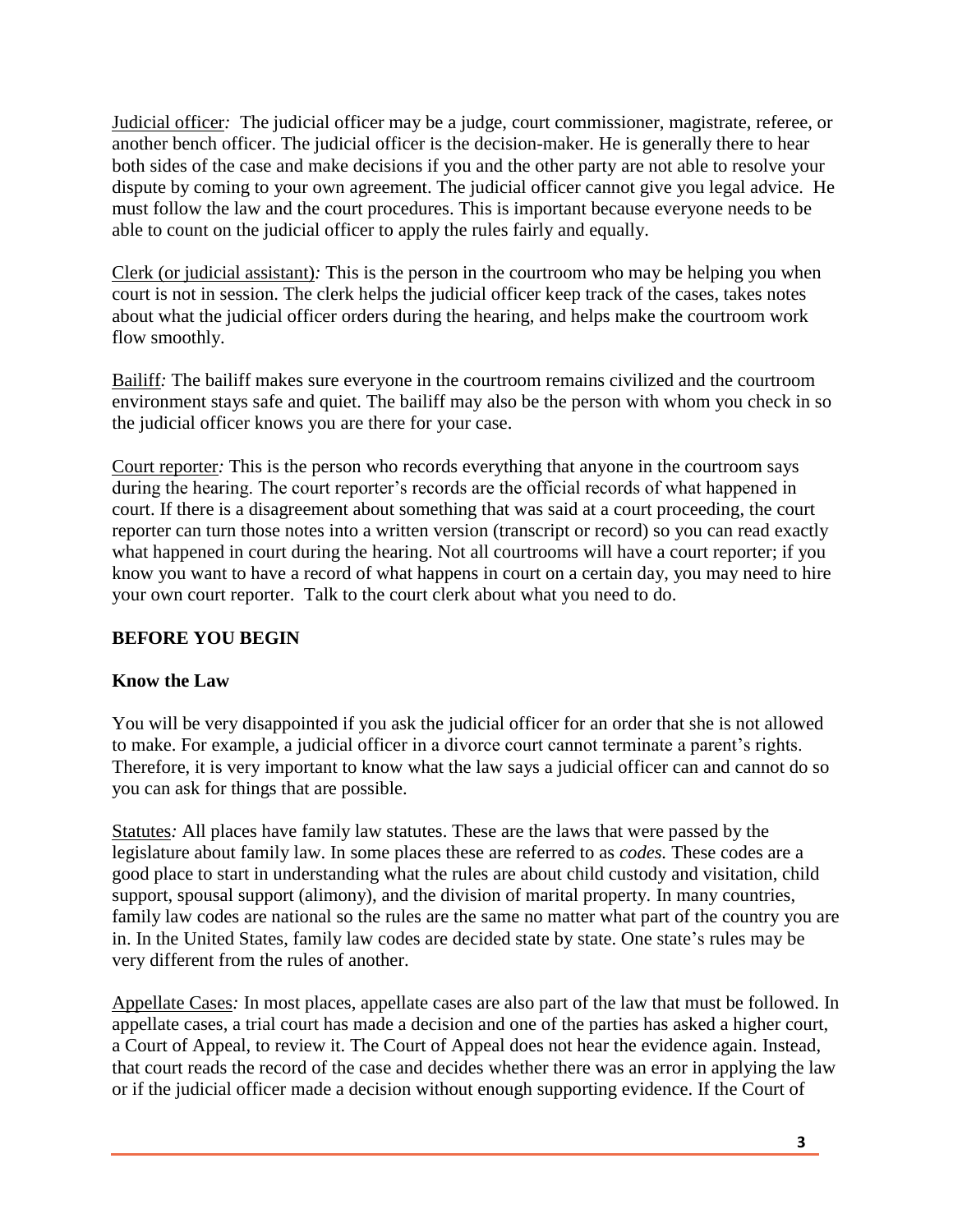Appeal believes the judicial officer made a correct ruling, the decision is *affirmed*. If the Court of Appeal believes there were enough errors, the case is *remanded*, meaning sent back to the trial court, or *reversed*, meaning the trial court's ruling is changed. If the Court of Appeal chooses to publish its decision, that decision becomes the law and must be followed by future trial courts in the same area. You should be familiar with the important appellate cases affecting the issues in your case.

#### **Know the Procedures**

Sometimes it is just as important to know the procedures as it is to know the law. *Procedures* are the rules the court follows, like what time court begins each day and how the other side must be notified of a court date. If you showed up for your trial the day after it was scheduled, it would be too late! The same rule applies to the papers you give to the other side and file with the court. A paper filed too late, or missing important information, might lead to a bad result, such as the court denying your request or making you refile it.

Statutes: Just as there are statutes that let you know the rules about what judicial officers must consider for child support or visitation, there are also statutes that tell you what documents must be filed, what must be in those documents, and when they are due. You should be familiar with those so you do not miss an important deadline or fail to include important information.

Rules of Court: Many places also have rules of court to follow. These rules often contain the details for the more general rules you find in the statutes. They may include things like page limits, requirements to negotiate before the hearing, and other important things that could affect your case.

Local Rules: Some places have local rules in addition to all of the above. Local rules may include a wide variety of issues, such as the correct address and room number to file your papers, the location for each courtroom, and the courthouse hours of operation. They may also include information about child care at the courthouse, scheduling a mediation before a hearing, and court holidays. You can usually find the local rules for your court online, or ask for them at the clerk's office.

#### **Take a Field Trip**

Do not know how a family courtroom works? Go down to court for a day and watch the proceedings. Unless the public is not permitted to observe proceedings in your jurisdiction, watching what happens in the courtroom is probably the best way to understand how you should behave in a courtroom. If you can observe the judicial officer who will be hearing your case, you can see what seems to work and not work with your judicial officer.

#### **YOUR PAPERWORK**

You might go to court for many things. You or the other party might be seeking temporary orders before trial to get a temporary parenting schedule or child support. You might go to court to have a final trial. Or you might go to court to change something from an existing order. In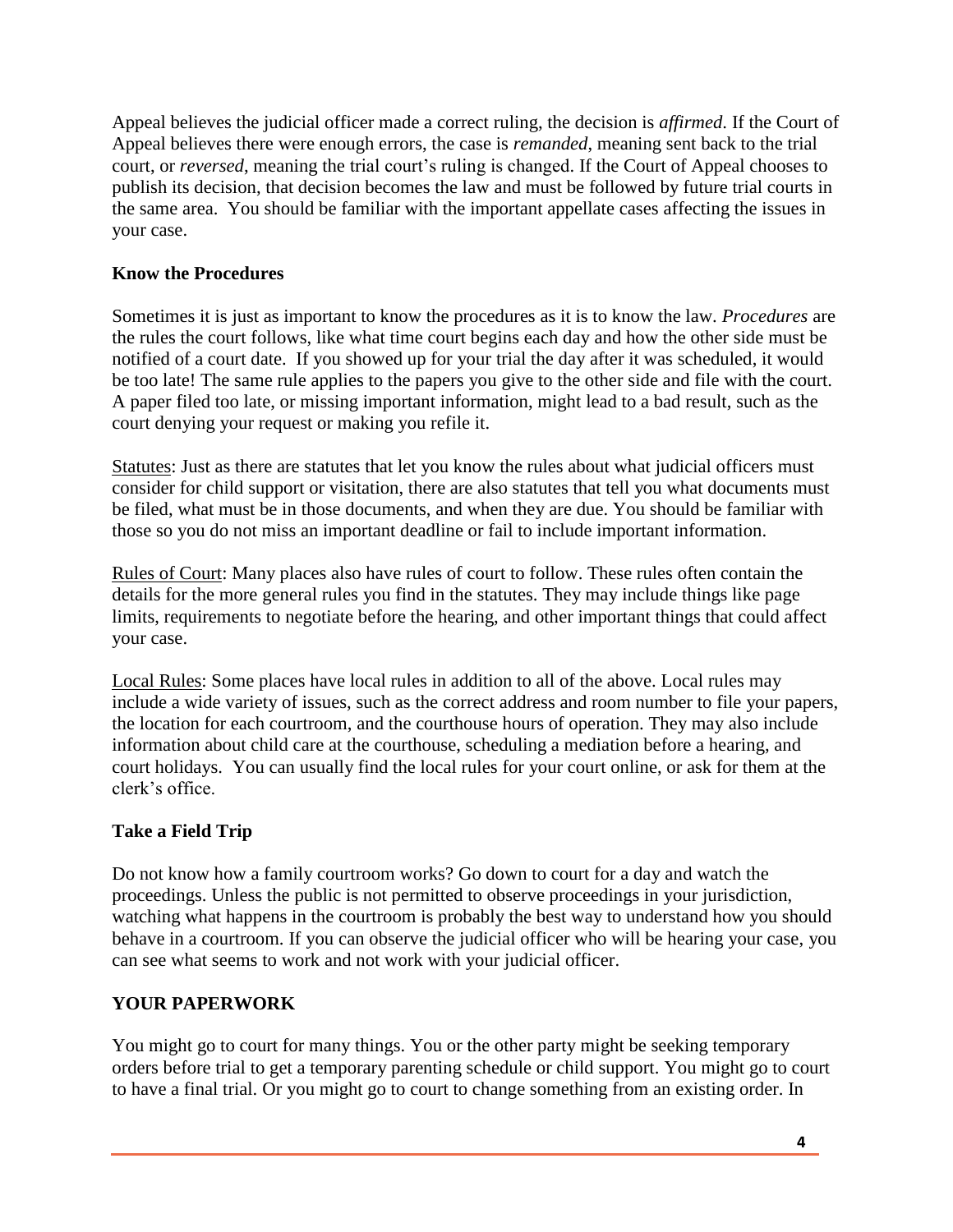each of these cases, some form of paperwork is generally required to let the court know what you are asking for and why you are asking for it. Very few things are done in court without you and the other party filing papers in advance. Expect to do so.

If forms are required, use them. Many jurisdictions require you to use certain forms when you file a request with the court or respond to one. If your jurisdiction requires them, use them. If you do not use the proper forms, it is possible the judicial officer will not hear your side of the story. Most requests for orders, or responses to requests by the other side, require you to file a written version of your testimony. This is your opportunity to tell your side of the case in writing. This is often known as a *declaration* or *affidavit*. This is more than just writing a letter because, while it is your story, certain rules must be followed. In all cases, a declaration or affidavit must contain only those things the *declarant* (the person telling the story) knows from his or her own personal knowledge, *not* something he was told by someone else. The declaration or affidavit must also be signed and sworn to be true.

When writing your own declaration, you should know why you are writing it and what facts are important for the judicial officer to know. For example, it may seem very important to you that the other party brought the children back late, and you might want to let the judicial officer know this, but that fact would only be important if the hearing was about decision-making and parenting time for the children. It would not be very important for a hearing about financial issues. Adding facts that are not relevant to the issues before the court is likely to annoy the judicial officer, who is looking to hear each side's facts to make the best decision possible. You do not want to make the judicial officer's job harder by making her search for facts that matter in between facts that don't matter. Some jurisdictions have limits on the number of pages you can submit. You don't want to waste those pages on things that will not matter to the judicial officer.

It is also important that your declaration contain facts, not conclusions. Facts are evidence and evidence is all a judicial officer may consider when making a decision. Conclusions are not the same as facts. For example, telling the judicial officer, "The other party abused me," is a conclusion you drew from facts that you know and the judicial officer does not. Say instead, "The other party struck me against my left cheek with a balled fist. The blow knocked me down." These are facts from which a judicial officer could very well reach a conclusion that you were abused. Let the judicial officer draw his own conclusions by providing sufficient facts.

To make it easier for a judicial officer to understand your story, you should organize your declaration in a logical way. Declarations and affidavits that jump from one topic to another, or from one event to another, make it hard for the judicial officer to understand what has happened. Often your organization will be *chronological*, the order in which events happened. Describing earlier events first might help the judicial officer make sense of events that happened later. Sometimes it makes sense to organize events in a different way. For example, if you are going to talk about the custody of children, child support and spousal support or alimony, you might want to address facts about the children first, start to finish, then address incomes and expenses of the parties, and then facts about child support followed by facts about spousal support.

No matter how you organize your thoughts, it is important you think the whole thing through before you even start writing. You might want to make an outline of your thoughts first, filling in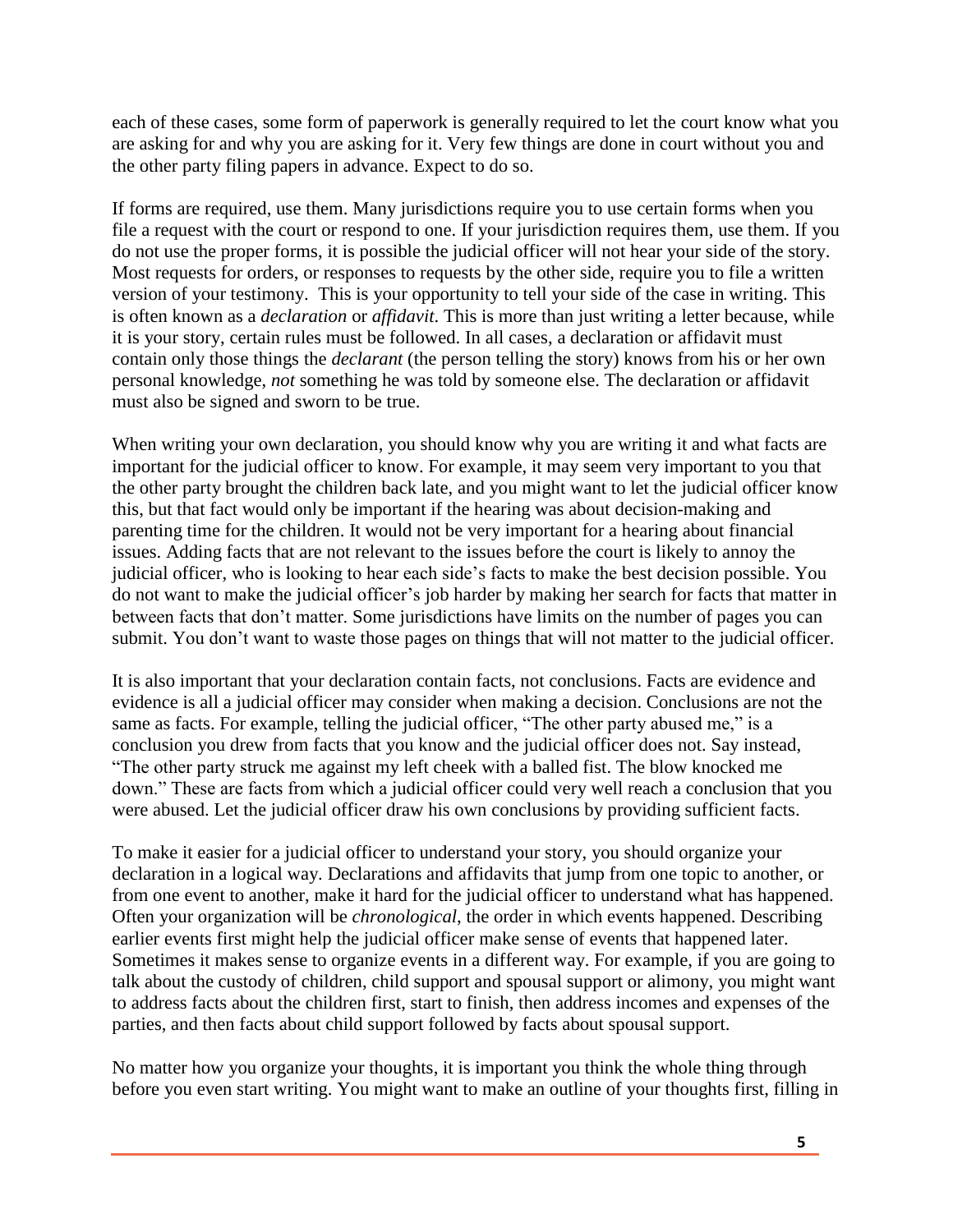facts as you go, or create a list of "bullet points" to make sure you don't forget important events as you write.

Depending on your jurisdiction, you might need to include declarations of third parties. A *third party* is any person who is not you or the other parent. Sometimes third parties were present for events when you were not and you want the judicial officer to know about those events. The rules for all declarations are the same. They must be from the declarant's own personal knowledge and they must be factual.

#### **BEFORE YOUR HEARING**

Talking to the other parent or her attorney may be uncomfortable, but it is important you and the other side have met and discussed the issues in your case. This means you discuss the issues you have asked the court to consider, and try to resolve them without a court hearing. This requires that you express your wishes and the reasons for them with the other side and listen to the other side's wishes and their reasons for them. Even if you do not completely resolve your disputes this way, such a meeting might resolve parts of your case, making it easier to focus the judicial officer on the remaining issues. It is also a good way to learn about the other side's position and needs. There may be some ways that you and the other side can reach an acceptable outcome if you understand what they really need. For example, the other parent may say they want alternating weeks with your children, but their real concern might be about making sure they have good quality parenting time. Or they may be asking for a specific amount of money when affording the monthly rent is the real issue. These discoveries can occur when you have direct discussions before going in front of a judicial officer.

Nobody wants to feel like they are wasting their time. Judicial officers have no problem deciding important issues when they know you have done all you can to resolve as much as you can. A judicial officer can get frustrated if he is just serving as a referee because you and the other party were not able to sit down and talk like rational adults.

Is something else required? Often there are steps you must take before a judicial officer will let you have your hearing. Where parenting time or decision making for children is involved, many jurisdictions require you to schedule and keep a mediation appointment first. Has that happened? If you expect to call witnesses to testify, were you required to provide a witness list or notice that you were going to be taking testimony? Were there any deadlines to do that?

If you are calling witnesses other than the two parents, you should think carefully about who to call. You will not have unlimited time to call all the witnesses you want, so plan carefully. Are there witnesses who are the only ones who saw something important for the judicial officer to know about? If several people were present to witness an event, who are the best ones for you to call? Who will explain most clearly, or had the best view? This requires planning and coordination.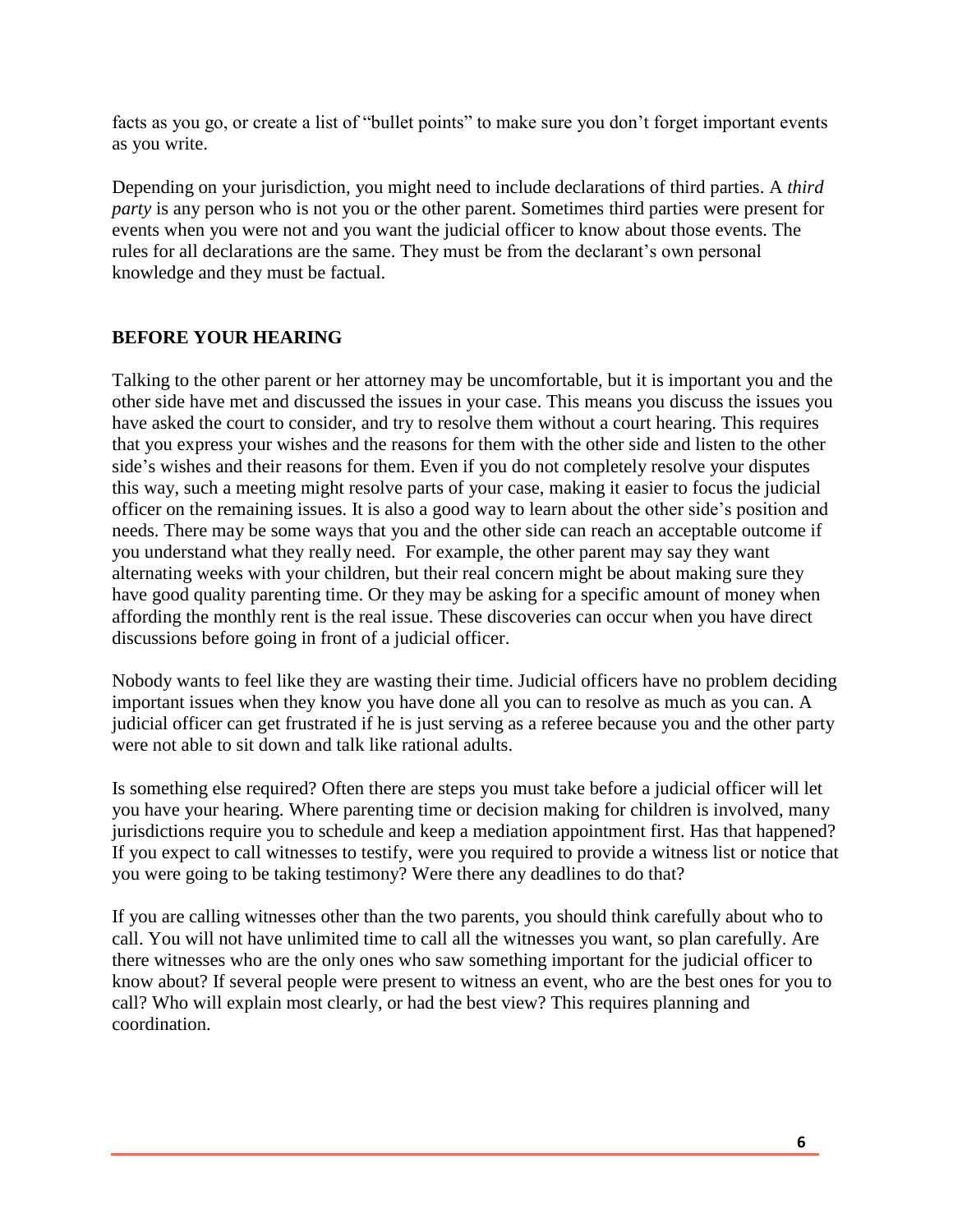#### **IN THE COURTROOM**

Dress appropriately*:* It may seem like something that goes without saying but dress appropriately. Some courts have a dress code written in their Court Rules. Even without a rule, you will want to dress neatly, cleanly, and modestly: as if you are the visiting member of somebody else's church. There are several reasons for this. First, you want to show the judicial officer you take your case seriously. Second, you want to show your respect for the courtroom and the judicial officer. Finally, you want the judicial officer to hear the information you present, not be distracted by your appearance.

Be organized and prepared*:* Your papers should be neat and organized. This sends the message to the judicial officer that you know what you are doing. You should be able to get to important information by having it organized so it is easy for you to find. It is also a good idea to have extra copies of important documents, just in case some of your papers didn't get to the judicial officer in time.

Know what you are asking the court to do*:* If you are asking the court to make an order, be clear and specific about what you are asking the court do. You might want to have the exact language you are looking for ready. Even a draft of a proposed order is fine. You might not get everything you have requested, but that should not be because the judicial officer did not understand what you wanted. For example, it is not helpful to the court when somebody asks for "50/50 custody." That could mean each of you never sees the children for six months at a time! If what you want is alternate weeks, or you want one parent to have Mondays and Tuesdays, the other to have Wednesday and Thursdays and you alternate Friday through Monday morning, be specific in your request.

Take notes*:* When the judicial officer is talking, it is usually important. If she is asking questions about something, that is a topic you want to make sure you answer clearly and completely. If the judicial officer is making orders, you want to make sure you write them down and understand exactly what they mean. While there may be other sources to go back to (we have talked about the court reporter's transcript), you will do much better clarifying anything that is unclear before you leave the courtroom. The judicial officer will never remember the case better than right at that moment.

Know the rules of evidence*:* The one time you can interrupt in a courtroom is to voice a legal objection. Legal objections are very specific and require the word, "object" or "objection," followed by a one or two-word phrase *only*. You should know what the objections are and recognize them when you hear them so you can object and answer objections correctly. Once you have objected, wait for the judicial officer to make a ruling on the objection or, if the judicial officer is not clear on the reason you have objected, be prepared to explain. When the other side objects, prepare to answer the objection if the judicial officer allows you to do so. Objections may include:

Hearsay: This is when the witness is saying what someone else said.

Relevance: This is when the testimony is not related to the issues in the trial.